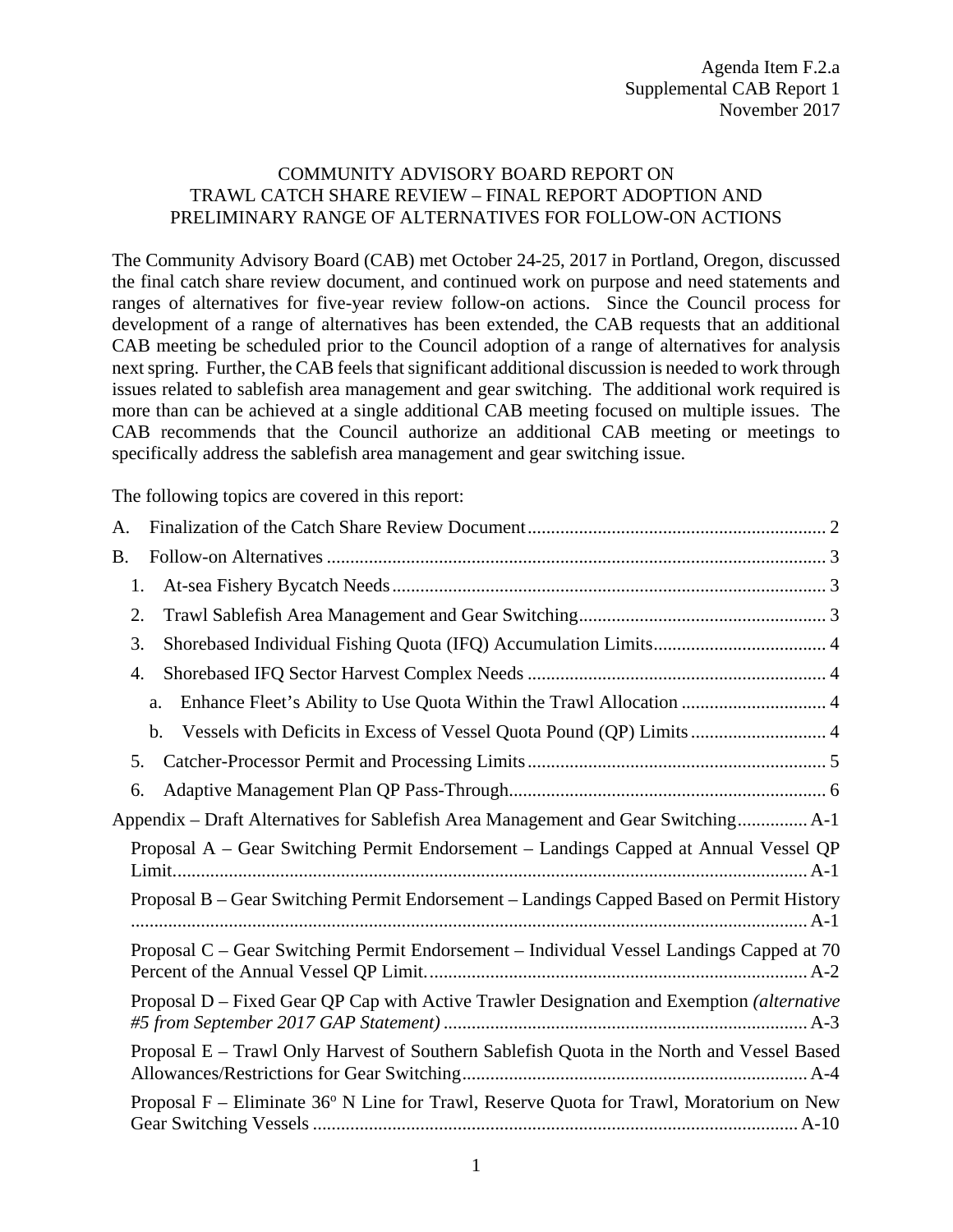As noted in its June and September reports, the CAB believes it is critical to expedite completion of actions currently underway in the Council forum or awaiting implementation by the National Marine Fisheries Service (NMFS). These actions include:

- Essential Fish Habitat/Rockfish Conservation Area (EFH/RCA) Revisions
- The Gear Rule
- Exempted Fishing Permits (EFPs) to develop the year-round coast-wide nonwhiting midwater trawl fishery (including within RCAs)

With respect to follow-on actions considered here, the CAB notes that for the following actions there is a need for Council action in the near term. These actions are straightforward and provide relief in the short term.

- Set-aside management for the at-sea whiting sectors
- Relief from lightning strikes

The CAB appreciates the Council's establishment of a September 15, 2017 control date for a moratorium on gear switching and looks forward to continued work on development of alternatives related to this control date.

## <span id="page-1-0"></span>*A. Finalization of the Catch Share Review Document*

The CAB appreciates the improvements made in the catch share review document and focused its attention on a review of Sections 4 and 5 of the catch share review document, as well as the proposed replacement for Section 4.

With respect to the issue of the need for both at-sea and shoreside monitoring, the CAB notes that for whiting and electronic monitoring vessels there is a likely a need to continue with shoreside monitoring because of maximized retention and the absence of an observer for these two groups, respectively. However, for other shoreside vessels it is not clear that duplicate monitoring (at-sea and shoreside) is necessary. The CAB appreciates the NMFS commitment in June 2017 to evaluate ways to reduce observer costs, looks forward to a report next spring, and hopes that the report will include a comparison to other programs around the country where there is individual accountability but not 100 percent at-sea monitoring.

With respect to the need for an additional survey of quota share (QS) owners who are not covered by existing Economic Data Collection program surveys, while this was previously recommended by the CAB, the CAB no longer has a consensus position in support of this survey. Some members of the CAB thought this was not a high enough priority to displace the pursuit of other follow-on actions and questioned the ultimate value of the information. Others thought the collection would be essential to tracking information that is important to understanding the performance of the program, in particular the ownership of QS and flow of benefits of the fishery to individuals who are not members of the fishing communities. It was also suggested that other methods for collecting some of this data be explored. For example, could vessel account owners be required to declare the QS accounts to which their ownership is linked including the percentage of the quota the ownership of the account is linked to?

The CAB agrees with the Groundfish Management Team (GMT) that seven years would be an appropriate duration between reviews. The CAB is concerned that there be sufficient time between reviews to implement follow-on actions and collect data on the performance of the program after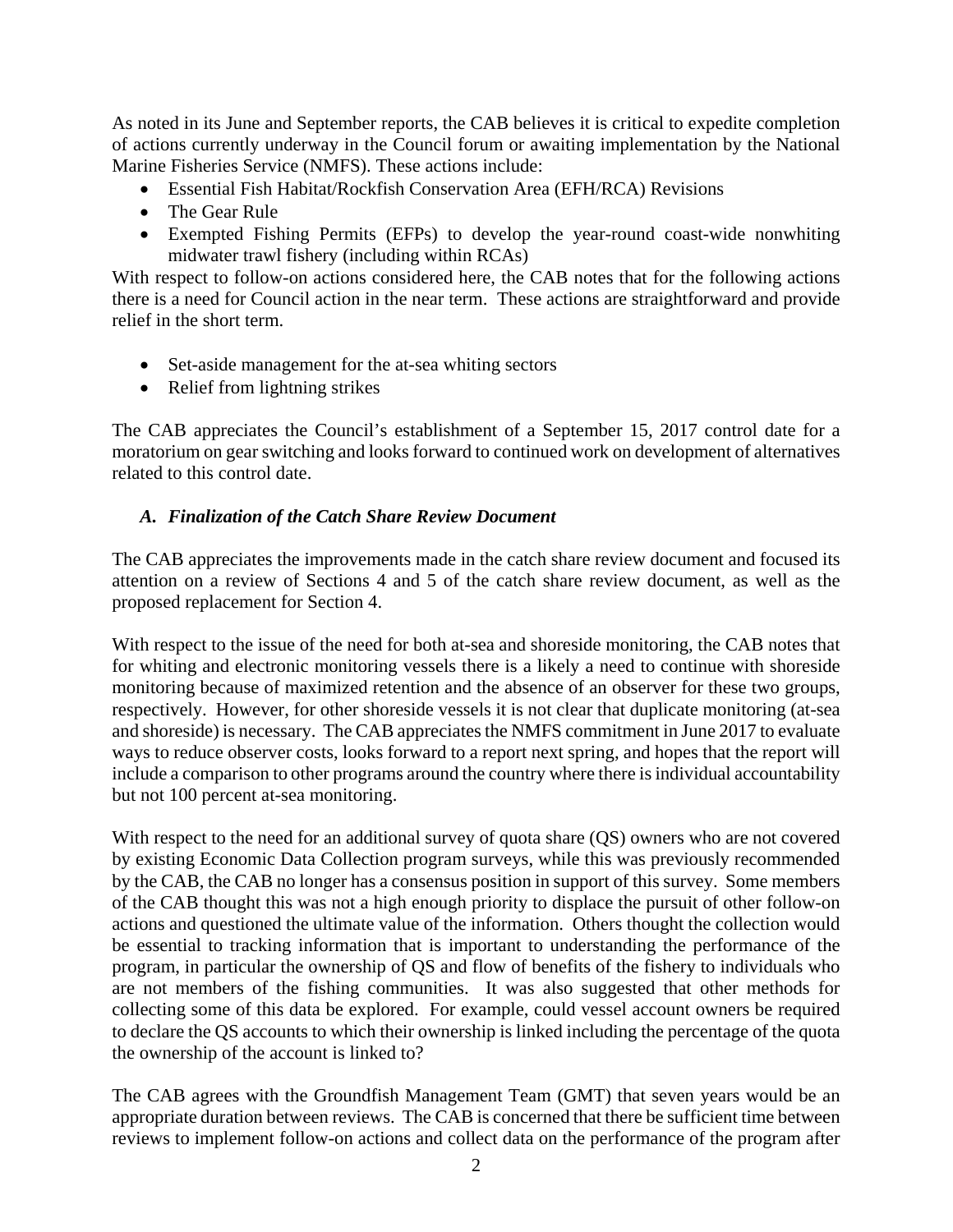implementation of those actions. Because schedules often get shifted, the CAB did not feel that it was important to time the review process around the biennial specifications cycle.

## <span id="page-2-0"></span>*B. Follow-on Alternatives*

## <span id="page-2-1"></span>**1. At-sea Fishery Bycatch Needs**

The CAB reiterates its support for pursuing all five at-sea fishery bycatch need topics that the Council reviewed at the last Council meeting and adds the following with respect to at-sea set aside management: The CAB continues to support permanent establishment of set-asides for all four species (canary rockfish, darkblotched rockfish, Pacific ocean perch and widow rockfish). Set asides should be established during the biennial specifications process and managed as is traditional for other set-aside species. Automatic authority for closing the fishery was included in the previous Council action to establish set-asides for darkblotched and Pacific ocean perch. The CAB does not recommend this be included in future Council recommendations because NMFS always has the discretion to close the fishery for conservation concerns.

If set asides are established during the biennial specifications process, rather than based on the formulas that were adopted in Amendment 21, there would no longer be a need to address within trawl allocations for these species.

## <span id="page-2-2"></span>**2. Trawl Sablefish Area Management and Gear Switching**

Based on its understanding of the fishery and biology of the stock, the CAB reached a consensus recommendation on the following purpose and need statement:

**Proposed Purpose and Need:** Action is needed to allow the shorebased trawl sector to reduce costs and more fully harvest its allocation to the benefit of industry (harvesters and processors), communities, and consumers. Currently, the trawl southern sablefish allocation is going largely unharvested while the northern sablefish allocation is nearly fully harvested. At the same time, the analysis shows that the amount of sablefish quota pounds (QP) available in the north is one of the factors limiting the harvest of multispecies complexes of which sablefish is a part. There is not a biogeographic break in the sablefish stock structure that requires a management boundary at  $36^{\circ}$  N. latitude. The trawl sablefish in the south is being harvested primarily by vessels using fixed gear (vessels gear switching) that travel down from the north. The purpose of this action would be to create a coastwide sablefish allocation for the trawl sector and/or limit gear switching.

There are participants on the CAB that question whether gear switching is the cause of the lack of availability of sablefish to the trawl fishery in the north.

The CAB reviewed numerous approaches for addressing the gear switching issue and recommends further development of the alternatives provided as attachments in the appendix to this report.

Principles on which the CAB is in agreement:

- We want to get more sable fish to the trawl fleet.
- We want to consider existing operations/investments.
- We believe that unlimited catch of sablefish through gear switching is not desirable.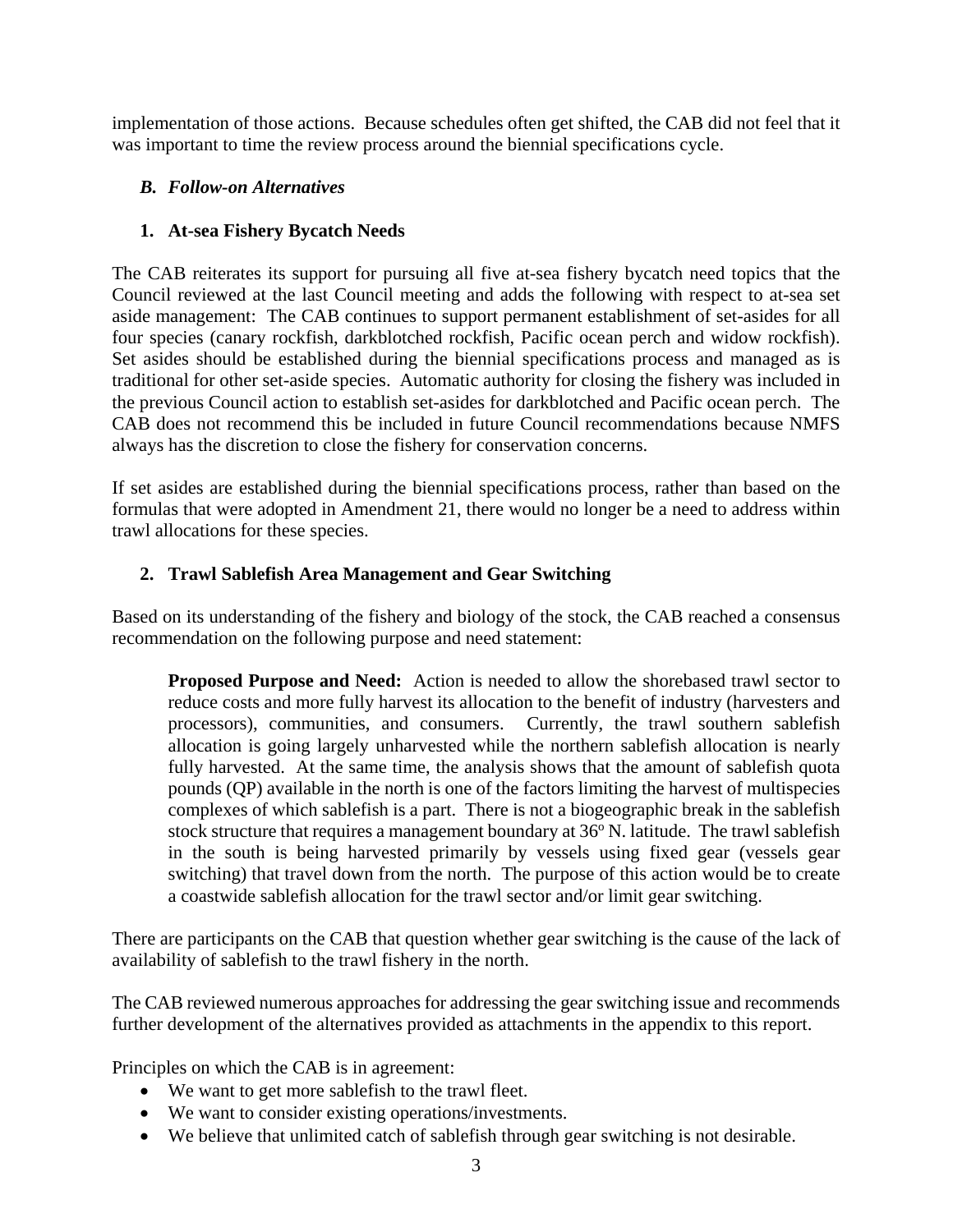Regional difference in fishing practices and markets may add complexity to the solutions.

# <span id="page-3-0"></span>**3. Shorebased Individual Fishing Quota (IFQ) Accumulation Limits**

The CAB supports increasing the individual species annual vessel QP limits where the trawl allocation is significantly under attained and full attainment of the annual limit is being achieved by some vessels (see Table 3-7 of the [catch share review document\)](http://www.pcouncil.org/wp-content/uploads/2017/08/5_Year_Review_August_Draft_for_public_review.pdf) and for species in the south, where it is not mathematically likely that the number of vessels operating in an area will be able to take the full allocation. Examples, include: shortspine thornyheads south, lingcod north, cowcod, Dover sole, slope rockfish south and shelf rockfish south. As the Council considers changing these limits, it should keep in mind that situations will be changing and there may be unintended consequences. For example, the fleet's ability to attain the available lingcod allocations may change with increasing allocations of yelloweye and rockfish conservation area re-openings.

The CAB continues to support elimination of the daily limit and looks forward to receiving analysis and information on the aggregate nonwhiting control limits that will allow it to further develop alternatives. One issue in particular that should be considered in that analysis is whether or not the aggregate limits are a cause of under attainment of the allocation of some individual species.

# <span id="page-3-1"></span>**4. Shorebased IFQ Sector Harvest Complex Needs**

# **a. Enhance Fleet's Ability to Use Quota Within the Trawl Allocation**

<span id="page-3-2"></span>The CAB reviewed alternatives related to fleet's ability to use its allocation and continues to support all the existing alternatives.

Alternatives on raising annual vessel QP limits to enhance attainment of trawl allocations need further development; however, this issue is also being addressed separately under the previous item. The CAB will wait for the outcome of the November Council direction on management measures before proceeding with further development of alternatives.

While the CAB has recommended that the carryover be increased to as much as 100 percent, for purpose of developing a range of alternatives, the CAB recommends an alternative be included that would increase the carryover to 30 percent. This recommendation is based on the use of a 30 percent carryover in BC, and the success of that program, and is contingent on an evaluation of whether it would be appropriate for this program.

# **b. Vessels with Deficits in Excess of Vessel QP Limits**

<span id="page-3-3"></span>The CAB reviewed the existing alternatives and recommends the Council include the following clarification and additional suboption as part of the range of alternatives (insertions underlined).

# **Vessel Constraint Alternative 1: Status quo.**

**Vessel Constraint Alternative 2: Relief from QP limits**: After the end of the year, all vessels with deficits in their account would be allowed to buy previous year QP to cover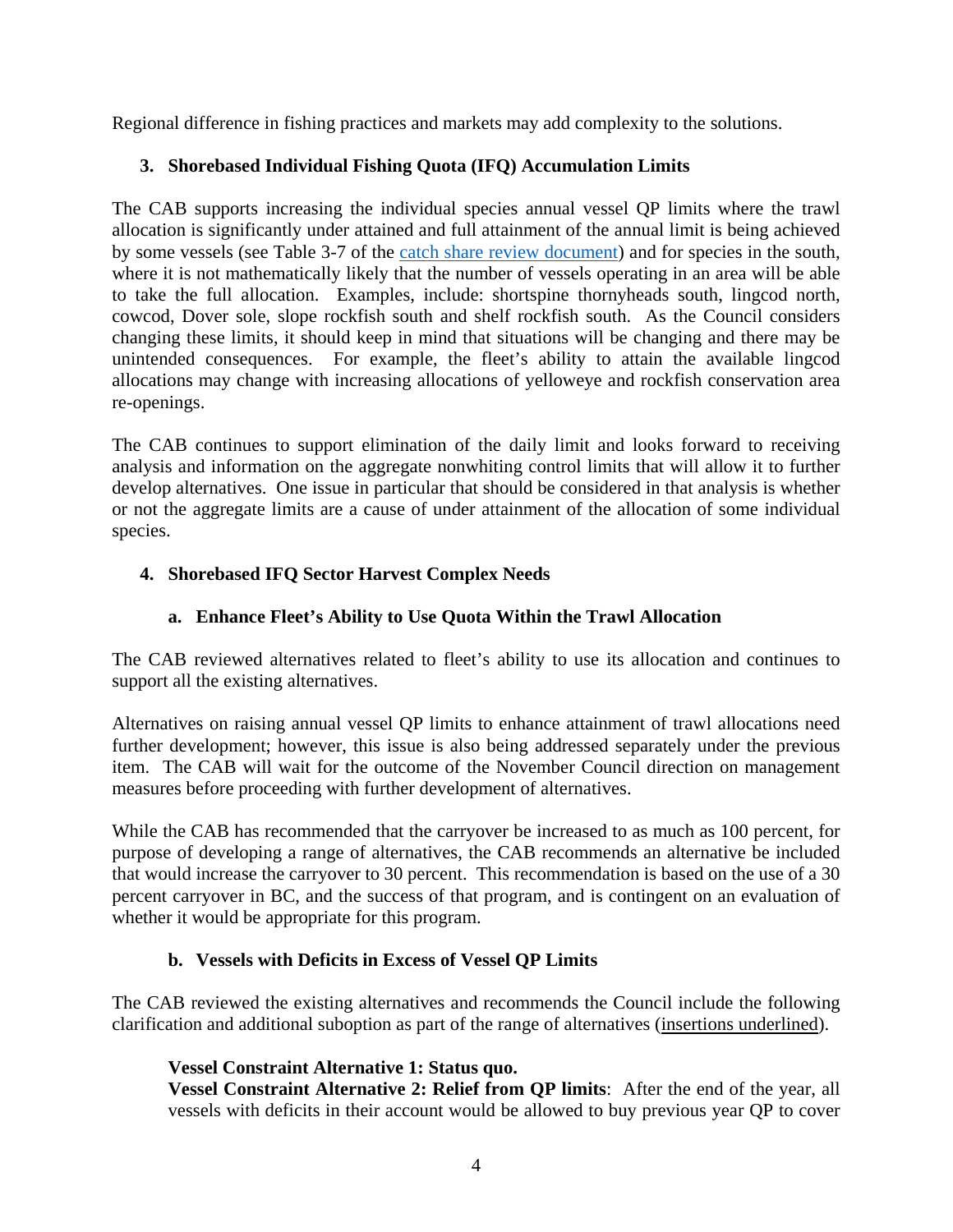their deficit, up through a certain date. In covering their previous year deficits, vessels would not be limited by the annual vessel QP use limits for all species.

**Suboption A:** In covering their previous year deficits, vessels would not be limited by the annual vessel QP use limits for certain non-target species. [This replaces second sentence in main alternative]

**Suboption B:** If the deficits are not covered by that certain date, NMFS would also convert unused QP not eligible for carryover from the previous year (for example QP in excess of individual vessel account carryover limits) and/or unfished amounts from the previous year's ACLs and sell the QP to trawl sector vessels that are in deficit, up to the amount of that deficit.

**Suboption B-1:** Limit the NMFS sale to non-target species.

**Suboption B-2:** Set the NMFS sale price to above market rate.

**Suboption B-3**: When there are more deficits than there are QP available . . . [develop suboption(s) to handle this situation. An auction might be one option or distributing equally or pro rata to vessels with deficits might be another.]

If QP are sold by NMFS, proceeds should go to offsetting cost recovery fees.

## **5. Catcher-Processor Permit and Processing Limits**

<span id="page-4-0"></span>The CAB maintains its opinion that further action on catcher-processor (CP) permit and processing limits is unnecessary. The CAB continues to be concerned that moving this item forward unnecessarily burdens already limited staff, resources, and funding that would be better used to address problems currently hindering other fishery sectors from achieving full benefits from the rationalization program.

Moreover, in the National Oceanic and Atmospheric Administration guidance document, The Design and Use of Limited Access Privilege Programs, the authors state "[c]aps on ownership, or even limiting the ability to use more than a certain amount of quota on one boat (even if the shares are owned by different individuals) can be a direct barrier to such efficiencies and this can result in significant economic losses." This point is critical to the Council's consideration of control and usage limits in general (as exemplified by the review and reconsideration of several of the control limits established for the shoreside catch shares program). It should also be heeded as the Council considers developing new limits for the CP sector.

However, the CAB recognizes the Council has initiated the process to consider developing limits and is scheduled to adopt an initial range of alternatives at the November 2017 meeting. With that in mind, **if the Council decides to move forward** with developing options, the CAB recommends that the options for initial action include the following:

- 1. Development of permit and processing limits for the CP sector
	- 1.a. No Action
	- 1.b. Apply limits to the existing cooperative program
	- 1.c. Apply limits only if the CoOp dissolves and IFQ program is implemented for the CP sector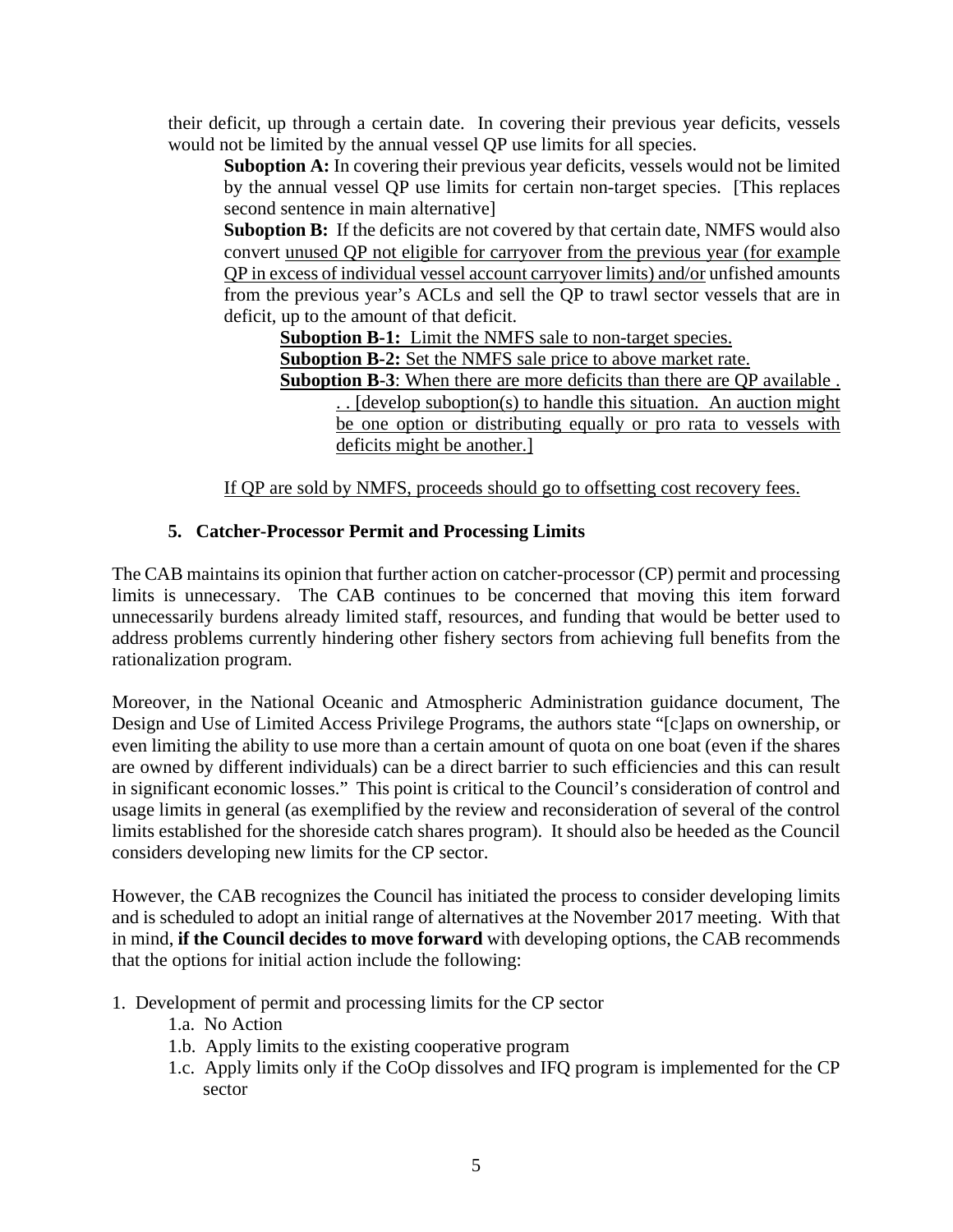This overarching question should be addressed first and include consideration of the fundamental need for permit and/or processing limits, as well as consideration of what "excessive share" means in the context of the CP sector of the whiting fishery. The suboptions highlight the distinction between the current cooperative, a stable entity with a 20-year history, versus the CP sector under IFQ management that would occur if the cooperative dissolves.

- 2. Limits on CP Permit Ownership
	- 2.a. No Action (allow ownership up to ten permits)
	- 2.b. Limit CP permit ownership to five permits
	- 2.c. Limit CP permit ownership to seven permits

The rationale for setting the lowest limit at five permits is in recognition of the status quo where one CP company holds five permits. The higher limits would provide an adequate analytical contrast to inform Council consideration of this issue.

- 3. Limits on CP Sector Processing
	- 3.a. No Action (allow a company to process 100 percent of the CP sector allocation)
	- 3.b. Limit CP processing by a single company to 60 percent of the CP sector allocation
	- 3.c. Limit CP processing by a single company to 80 percent of the CP sector allocation

The rationale for setting the lowest limit at 60 percent is that over the 20-year history of the Pacific Whiting Conservation Cooperative harvest sharing agreement one CP company has regularly harvested more than 50 percent of the CP sector allocation. The higher processing limits would provide an adequate analytical contrast to inform Council consideration of this issue.

If the Council accepts the CAB recommendation to not move further with this issue, the CAB recommends that the Council publish a *Federal Register* notice to vacate the June 13, 2017 control date, for the purpose of maintaining veracity of other control dates that the Council has or may wish to establish in the future.

## **6. Adaptive Management Plan QP Pass-Through**

<span id="page-5-0"></span>As in its previous report, the CAB supports continuing the adaptive management plan (AMP) passthrough until such time as the pass-through is modified but also wishes to see a final resolution of the AMP quota disposition. Some members support ending the AMP program in order to end uncertainty about the ongoing disposition of the AMP quota while others would like to see the development of alternative criteria for its distribution. However, final resolution is not a higher priority than other issues follow-on action issues the Council has prioritized.

PFMC 11/07/17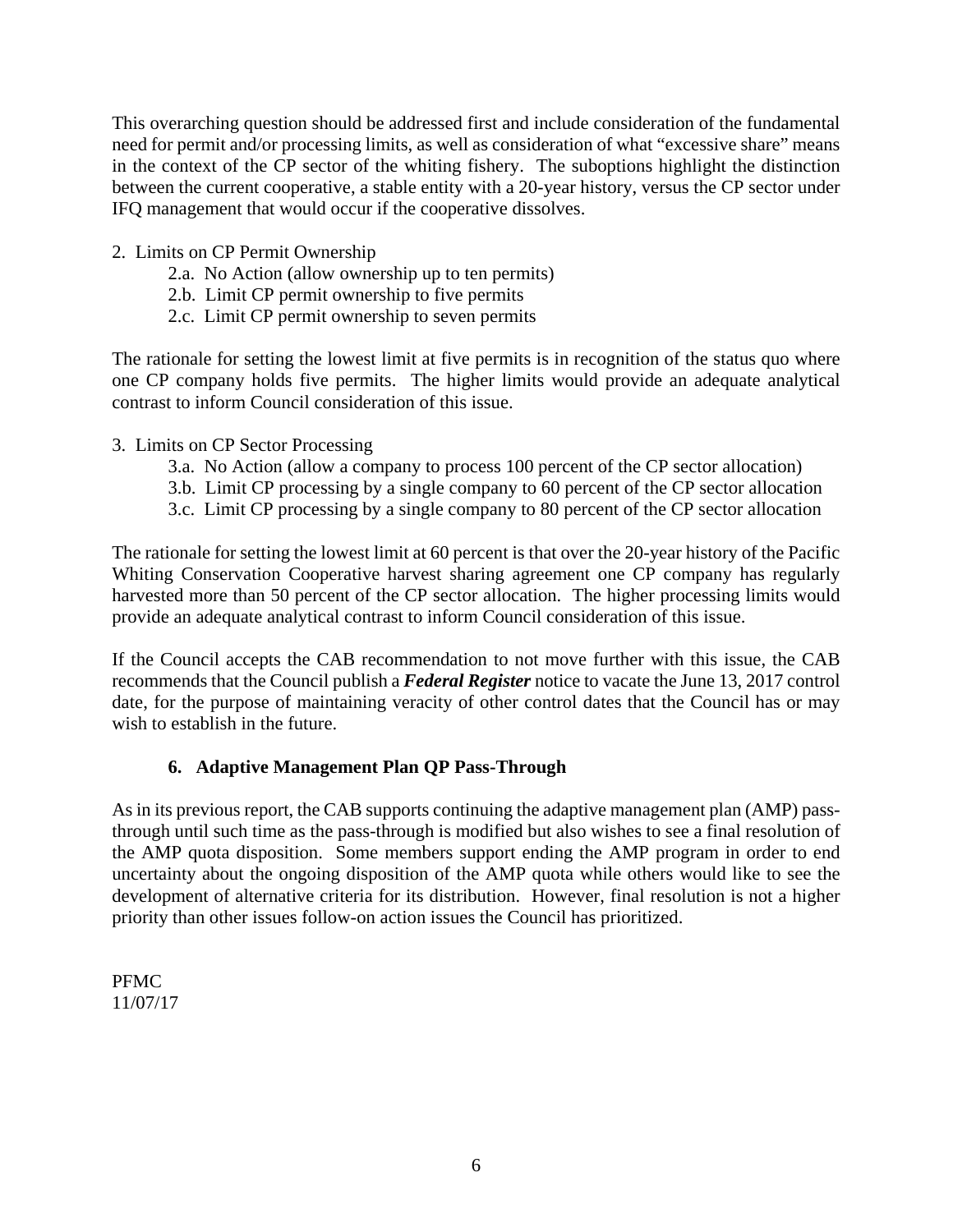## <span id="page-6-0"></span>*Appendix – Draft Alternatives for Sablefish Area Management and Gear Switching*

The alternatives provided in this appendix were developed by individual members of the CAB, often after extensive consultation with other members, but have not yet been discussed in detail by the CAB. They are not presented in any particular order of priority.

### <span id="page-6-1"></span>**Proposal A – Gear Switching Permit Endorsement – Landings Capped at Annual Vessel QP Limit**

**CONCEPT:** Establish a gear switching endorsement that would be attached to a trawl permit and required for gear switching in the shorebased IFQ fishery. The endorsement would transfer with the trawl permit.

**Qualification:** The endorsement would be issued for any trawl permit with which nontrawl gear was used to harvest shoreside IFQ prior to September 15, 2017.

**Qualified Permit Privileges/Restrictions:** Status quo. The amount of groundfish a gearswitching endorsed vessel could catch with nontrawl gears would be limited only by existing annual vessel QP limits.

**Non-qualified Permits Restrictions:** Vessels with trawl permits that do not have a gear switching endorsement would not have the option to gear switch.

## <span id="page-6-2"></span>**Proposal B – Gear Switching Permit Endorsement – Landings Capped Based on Permit History**

**CONCEPT:** Establish a gear endorsement for fixed gear [gear-switching] on the trawl permit. There's precedent for this—for example, limited entry trawl permits are already endorsed for trawl gear, and adding fixed gear to the permit can be done relatively easily and inexpensively. NMFS has indicated that an endorsement on a permit is easier to do and is far less expensive and/or complicated than trying to assign a percentage of quota share that could be caught with fixed gear or limited to trawl.

**Qualification:** Establish a threshold of participation for a permit to qualify for a gear endorsement i.e. 70,000 pounds in any one, two, or three years during 2011-2017 or a total of 250,000 pounds from 2011-2017. The intent is to include those fishermen with significant investment and participation in the fishery. (The poundage in this example is for illustration only; it would be based on a percent of the total quota).

#### **Qualified Permit Privileges/Restrictions:**

1. A trawl permit that qualifies for a fixed gear (FG) endorsement would continue to be able to land up to the maximum of any one year's landings. In other words, if the maximum pounds of sablefish you've landed is 100,000 pounds in any one year during 2011-2017, that would be the poundage limitation on your FG endorsed permit. Stacking of permits would also be allowed, up to a vessel cap.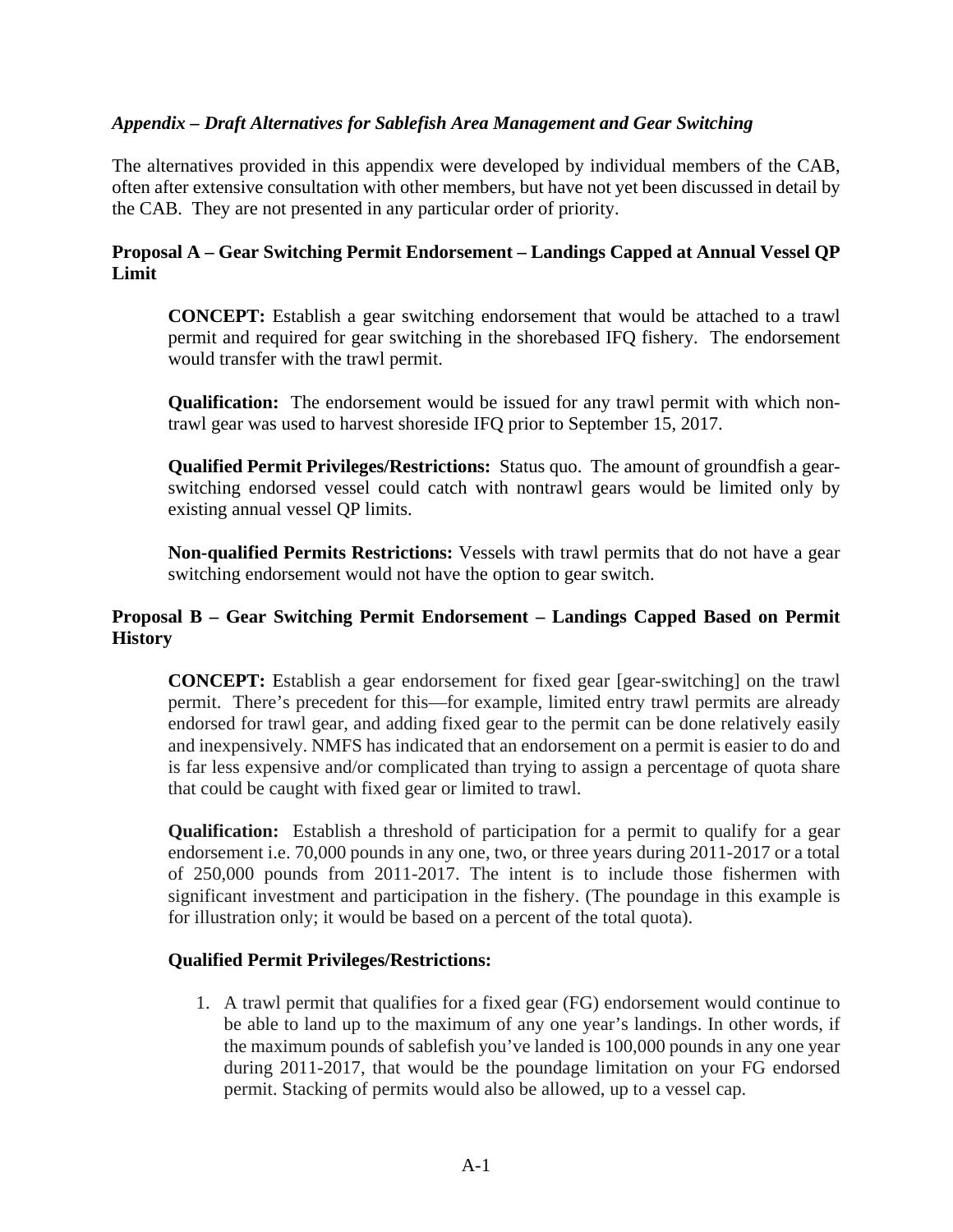- 2. A trawl permit endorsed for FG can continue to lease sablefish from trawl fishermen, up to their maximum catch of any previous year. For example: If you own 20,000 pounds of sablefish quota but have leased 90,000 additional pounds, and that is the most you have ever landed in one year of the program, you can continue to lease up to the maximum of any one year's landings.
- 3. A trawl permit endorsed with FG can be leased to a trawler who wishes to newly start fishing with FG, but a limit on the total pounds allowed to be fished with FG would still be the maximum poundage in any one year that qualified the original permit for the FG endorsement.

## <span id="page-7-0"></span>**Proposal C – Gear Switching Permit Endorsement – Individual Vessel Landings Capped at 70 Percent of the Annual Vessel QP Limit**

**CONCEPT:** Use the control date (September 15, 2017) to accommodate current participation, along with a minimum catch requirement during a window to demonstrate significant participation in the fishery.

**Southern Sablefish Quota:** Allow southern sablefish quota to be used in the north but only by trawl gear. This will add a significant amount of sablefish to the trawl sector.

**Qualification (Same as Proposal B):** Establish a threshold of participation for a permit to qualify for a gear endorsement i.e. 70,000 pounds in any one, two, or three years during 2011-2017 or a total of 250,000 pounds from 2011-2017.

**Qualified Permit Privileges/Restrictions:** Only allow 70% of a vessel cap to be harvested with fixed gear. Any remainder of the vessel cap needs to be harvested with trawl gear. Rationale – This accommodates fixed gear participation while providing additional sablefish to the trawl sector.

**Non-Qualified Permit Privileges/Restrictions:** Gear switching would not be allowed for vessels that do not qualify for an endorsement.

The trawl permitted fishermen on the GAP using fixed gear offer the following general comments to the trawl alternatives under gear switching. Trawl permitted fishermen using nets for the last 7 years have sold and leased their quota shares, including sablefish, to many entities. Their alternatives that now include "caps" are designed to diminish those same fishing use privileges, in order to limit and exclude trawl permitted fishermen using fixed gear. Any "cap" on landings of trawl IQ fish by fixed gear will create a race for fish, and also decrease the value of the trawl permits and quota share fished by trawl-permitted fishermen using fixed gear.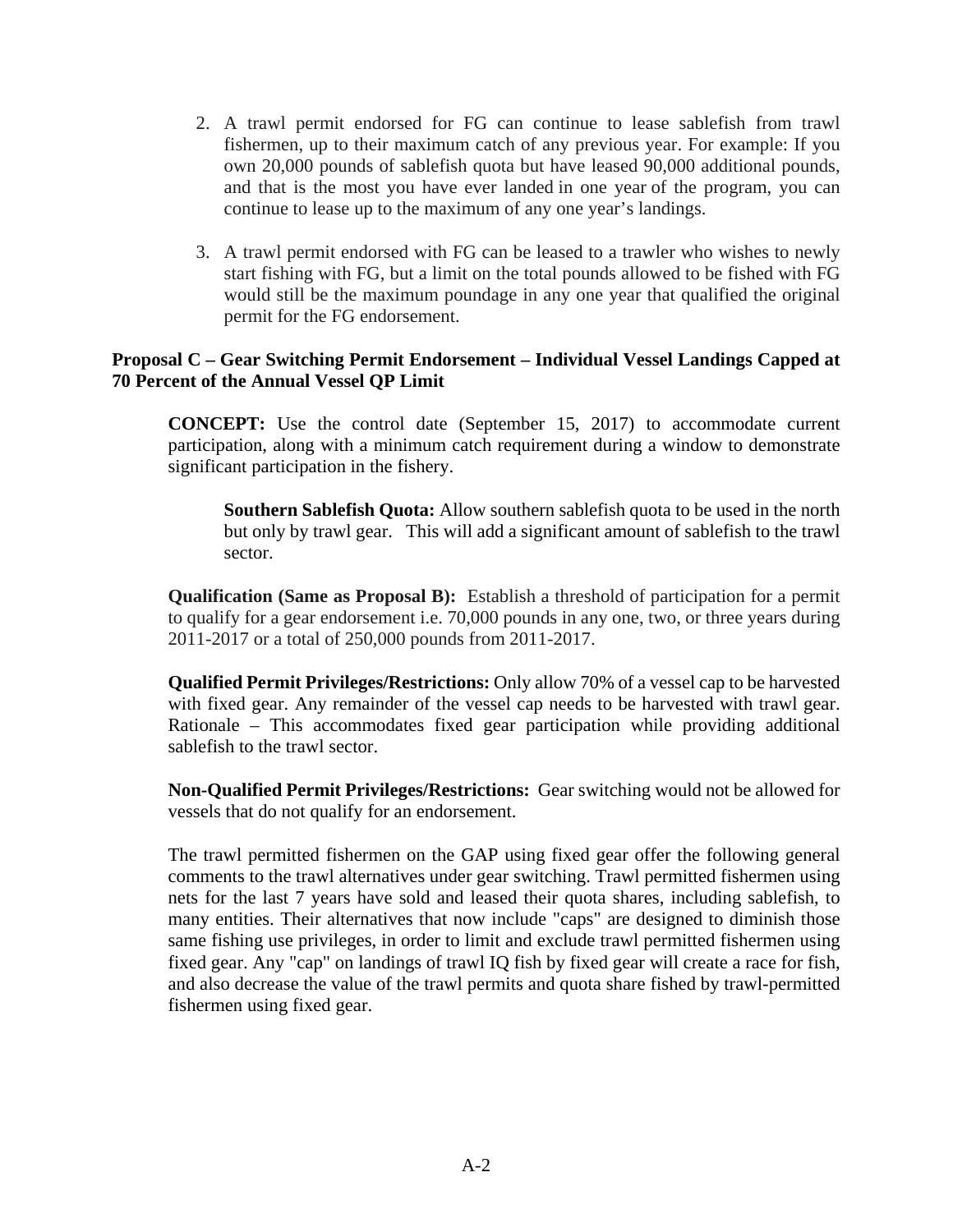### <span id="page-8-0"></span>**Proposal D – Fixed Gear QP Cap with Active Trawler Designation and Exemption** *(alternative #5 from September 2017 GAP Statement)*

**CONCEPT:** Each year, designate a proportion of the annually issued QP as trawl only and a portion as trawl or fixed gear eligible. Only vessels designated as active trawlers in IFQ catch shares are allowed to participate in gear switching (and those eligible for an exemption to this requirement).

**Fixed Gear QP Cap -- Plan Framework**: First, set a fixed gear attainment aggregate cap percentage; for example, 20 percent. 80 percent of quota pounds will be designated as trawl only. The other 20 percent fixed gear eligible, but can be harvested with trawl gear. Next, every year, all QS owners receive 20 percent of their sablefish QP as fixed gear eligible and 80 percent trawl only. For those who want to harvest more than 20 percent of their quota with fixed gear, they can trade with others and acquire up to the vessel limit.

Taper: A seven year taper could also be used with this alternative. Start at a 28% cap and taper down 2 percent a year to 16 percent.

**Qualification - Active Trawler**: To be designated an active trawler in a given year, a vessel will have a bottom trawl declared catch of total IFQ groundfish species exceeding a certain amount; for example, 100,000 lbs. There could be species not counted towards that 100,000 lbs, such as primarily mid-water caught species and sablefish itself.

**Qualification - Active Trawler Exemption:** Vessels that have participated in IFQ gear switching to this point would receive an exemption from the active trawler requirement. The exemption remains until a majority of vessel ownership permanently leaves the fishery.

**Qualified Vessel Privileges/Restrictions:** Eligible to gear switch using pounds designated for trawl or fixed gear. Qualified vessels could fish up to the annual vessel QP limit.

A modification that could be added on to this method would be adding a benefit to entities that own quota and have fished fixed gear:

- . 1) Start with the base idea of every year that every quota share holder gets the same percentage (15%) of their sable quota as fixed gear eligible quota pounds and the remainder as trawl only pounds. Then people can trade and lease the two types of quota as they see fit.
- . . 2) Use the previously set control date for purposes of sable quota ownership and fixed gear participation for the following:
	- . a) For quota share owners whose vessel averaged catching at least half of their owned quota share amount (as of control date ownership) with fixed gear (2011-2016), they get 50% of their sablefish quota pounds each year in fixed gear eligible quota pounds and the rest in trawl only quota pounds.
	- . b) This is only for the quota share they owned on the control date. This does not apply to quota share purchased after the control date.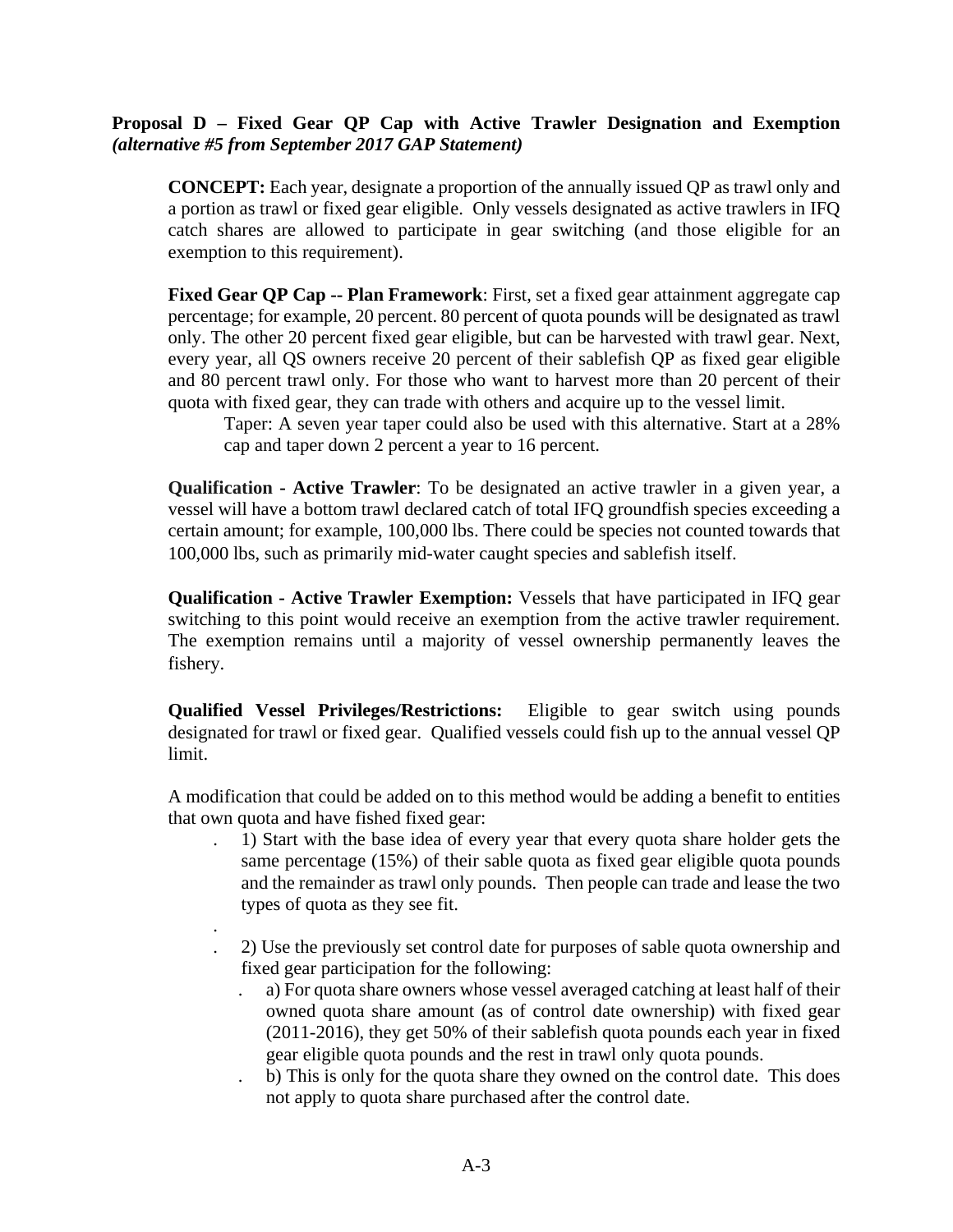- . c) This benefit is not transferable. Once a majority of the vessel ownership leaves the fishery, the benefit goes away, and the amount of yearly sablefish fixed gear eligible percentage quota pounds then becomes the same amount as everybody else (15%).
- . 3) This option does the three things that different groups have wanted:

a) Limits fixed gear catch

b) Keeps the gear switching option for all trawlers

c) Gives a benefit to those that have owned quota share and fished fixed gear, for as long as they stay in the fishery.

### <span id="page-9-0"></span>**Proposal E –Trawl Only Harvest of Southern Sablefish Quota in the North and Vessel Based Allowances/Restrictions for Gear Switching**

**CONCEPT:** increase trawl access to sablefish and limit QP for harvest with non-trawl gear (leave 36 line North Latitude)

**Increase access to sablefish n QP for harvest with trawl gear**: Allow Sablefish South to QP to be harvested with TRAWL GEAR ONLY North of 36 N.

**Limit QP available for harvest with non-trawl gear (gear switching):** Except for qualified vessels, establish new non-trawl only vessel limits for Sablefish North QP that is linked to ownership of QS.

## **Qualification:**

.

To qualify, the vessel must have landed a minimum amount of Sablefish North QP using non-trawl gear prior to 09/15/17 (control date). ie: Vessels that have landed 100,000 lbs or more of Sablefish North QP in the IFQ program using non-trawl gear prior to 09/15/17 (control date) are qualified to continue to harvest up to a standard vessel cap using nontrawl gear. (See Example 1)

**Qualified Vessel Privileges/Restrictions:** Status quo. Continue to harvest up to a standard vessel cap using non-trawl gear (the existing vessel limit of Sablefish North QP of 4.5%--equivalent of 239,726 pounds under the 2017 shorebased trawl allocation.

#### **Non-Qualified Vessel Restrictions (Sablefish North Opportunities):**

#### **Vessels Owners that Own QS Prior to September 15, 2017**

New Vessel Limit/Cap of QP Available for harvest with Non-Trawl Gear only tied to QS Ownership: Establish a new non-trawl gear only vessel limit of 200% of QS owned for vessel owners who owned Sablefish North quota shares (of at least 0.15%) as of 9/15/17 (control date) and can prove common ownership between the vessel and QS. Vessel will be limited to this new cap for harvest with non-trawl gear, but can harvest additional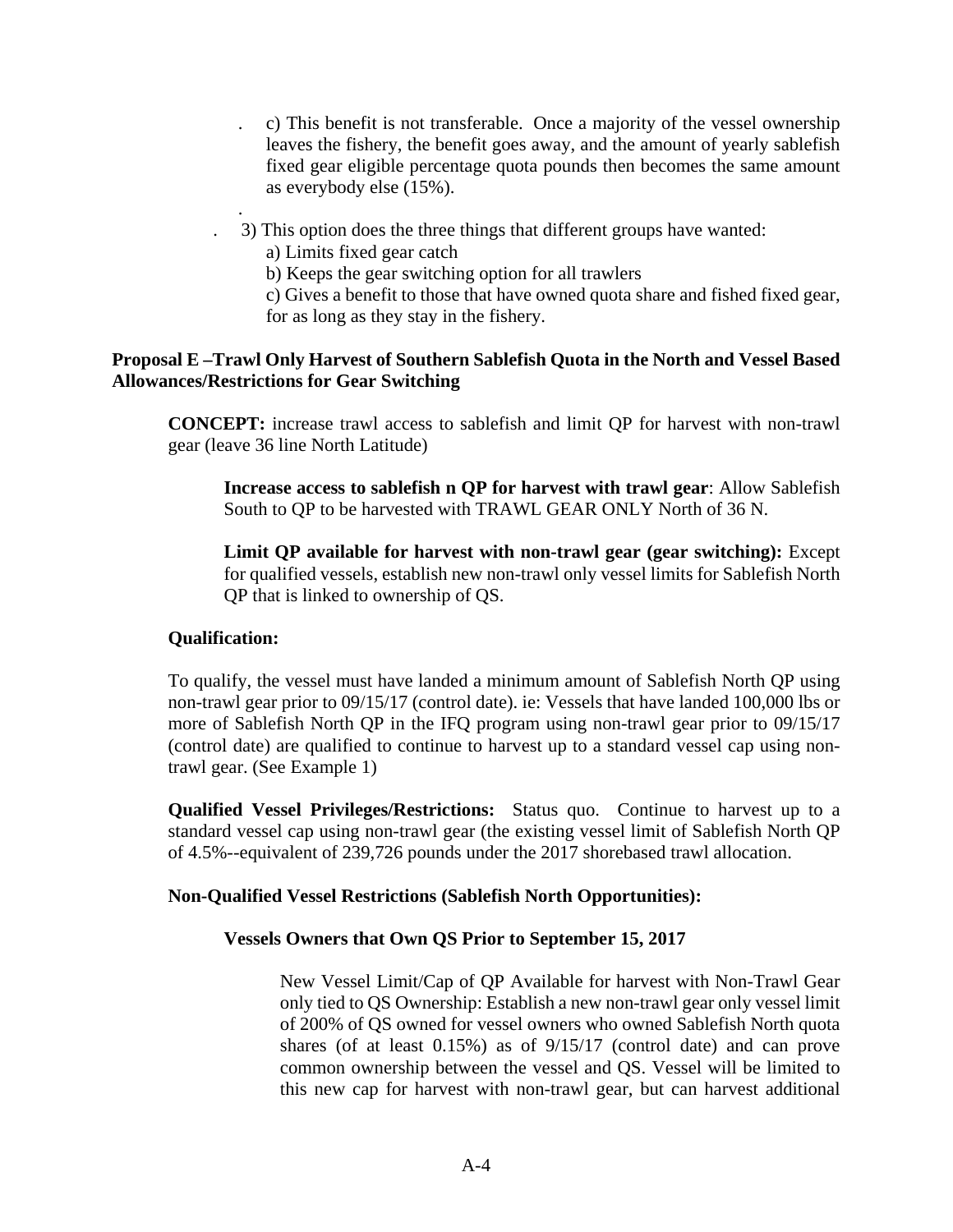pounds up to an existing vessel cap of 4.5% of Sablefish N using trawl gear and can harvest Sablefish S. North of 36 line. (See Example 2)

#### **Vessel Owners that Do Not Own Sablefish North QS Prior to September 15, 2017**

New Vessel Limit for QP Available for harvest with Non-Trawl Gear for New- Entrants: Establish a new non-trawl gear-only vessel limit for Sablefish North QP of 0.3% (equivalent of 15,000 pounds under the 2017 shorebased trawl allocation) for vessels that do not meet qualifications and do not own QS.. (See Example 3)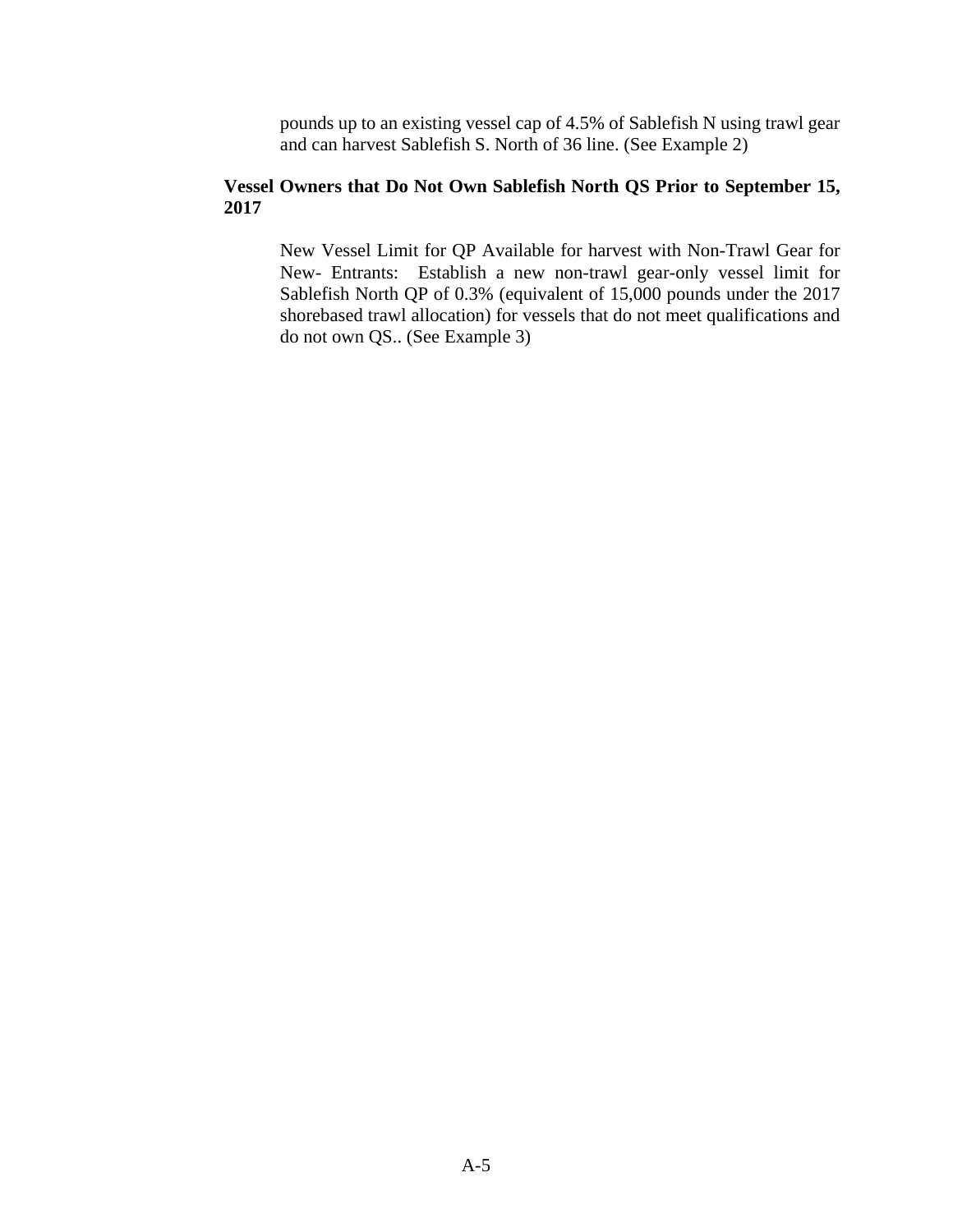# **NOTES ON THIS CONCEPT:**

- The three areas of this concept (Qualification, restriction and increased availability to trawl QP) need to remain coupled.
- Specific numbers used in this concept for qualification criteria and vessel cap limits (100,000 lb landed, .15% Ownership criteria, 200% of QS owned and .03% for new entrant vessel caps) are starting points for discussion. These numbers may require further discussion at the CAB and may be refined or have additional options added for analysis.
- Vessel Accounts and QS Accounts need to be linked to allow for data collection. While this link will not provide a full picture of QP leasing, it will provide some visibility to help begin to understand how much QP is being harvested by QS owners and how much is not. Suggest that this is done as soon as possible regardless of if this ultimately becomes mechanism for Gear Switch restrictions.
- This concept uses the term "vessel" and not LE Permit. LE Permits can move from vessel to vessel. When analyzing data for qualification criteria it might be necessary to look not only at permits but also at vessels and possibly fishermen to accurately reflect operations that have been active on the water using non-trawl gear.
- This concept suggests additional questions be added to the Vessel Account Renewal process, which currently must be completed annually between 10/1 and 11/30 for every Vessel Account:<br>New Ou
	- **New Question 1-** Is this Vessel linked to a QS account with the same owner?
		- If Yes, Vessel will be asked to link to QS Account (drop down menu)
		- If Yes, Vessel will be asked what % of the QS owned is assigned to this vessel (in the case of one QS owner also owning more than 1 vessel)
		- If NO- No change and renewal continues.
	- **New Question 2-** Is this Vessel going to harvest Sablefish North QP with Non-Trawl Gear?
		- If Yes, Move to New Question 3
		- If No, no change and renewal continues
	- **New Question 3-** Does this vessel meet the criteria for a Gear Switch Qualification?
		- If Yes, answer will be verified and no change
		- If NO- New Vessel Cap of 200% of owned QP or New Entrant 0.3% whichever is greater is established for this vessel.
- This concept suggests 3 different vessel caps for one species and one gear type only-Sablefish North QP harvested with nonptrawl gear, all other vessel caps to remain the same.
	- o Regular Vessel Cap 4.5% of TAC for qualified gear switch vessels
	- o 200% of QP associated with Owned QS for non-qualified owners
	- o 0.3% of TAC for "new entrants"

• No Restrictions on TrawlExisting Sablefish North Vessel Cap of 4.5% can be harvested by vessels using trawl gear and QP harvested can be Sablefish North QP OR Sablefish South QP…any vessel regardless of Gear Switch qualification can harvest Sablefish with trawl gear.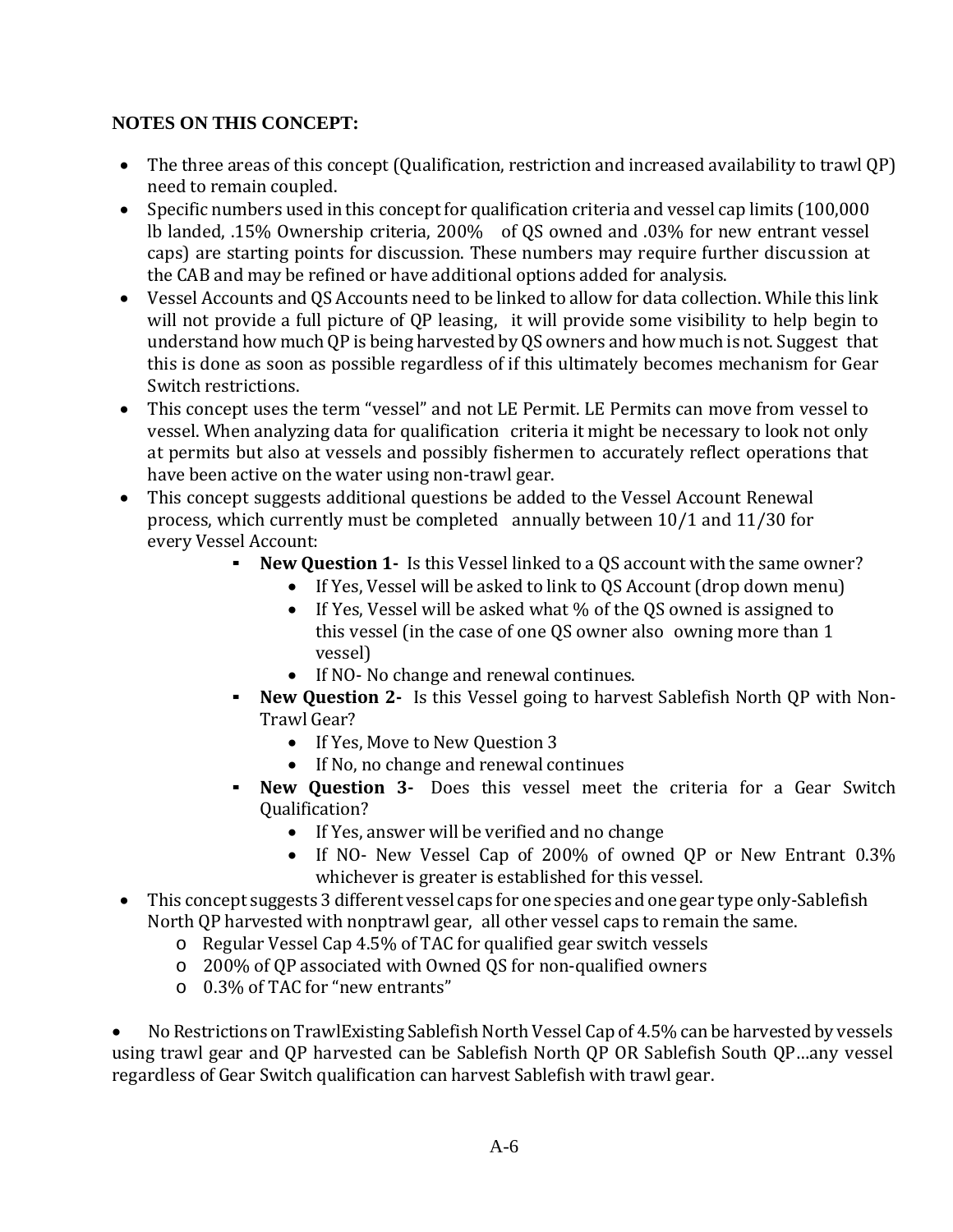Examples using 2017 Quota Calculations:

**Example 1: Qualified Gear Switch Vessels:** (Current Gear Switch Participants that meet Gear Switch qualification criteria)

| New Question 1: | Is this Vessel linked to a QS account with the same owner? |                                                                                    |                           |                   |                |                  |                      |
|-----------------|------------------------------------------------------------|------------------------------------------------------------------------------------|---------------------------|-------------------|----------------|------------------|----------------------|
|                 | <b>YES</b>                                                 | Link to QS ACCCOUNT (drop down menu)<br><b>YES or NO</b>                           |                           |                   |                |                  |                      |
|                 |                                                            | What % of the QS owned is assigned to this                                         |                           |                   |                |                  |                      |
|                 | IF YES                                                     | vessel?                                                                            |                           |                   | XX%            |                  |                      |
|                 | N <sub>O</sub>                                             | No change                                                                          |                           |                   |                |                  |                      |
| New Question 2: |                                                            | <b>YES</b><br>Is this Vessel going to harvest Sablefish North with Non-Trawl Gear? |                           |                   |                |                  |                      |
|                 | <b>YES</b>                                                 | Move to Question 3                                                                 |                           |                   |                |                  |                      |
|                 | N <sub>O</sub>                                             |                                                                                    | No Change-Skip Question 3 |                   |                |                  |                      |
| New Question 3: |                                                            | Does this vessel qualify for Gear Switching?<br><b>YES</b>                         |                           |                   |                |                  |                      |
|                 | <b>YES</b>                                                 | System verifies and then no change                                                 |                           |                   |                |                  |                      |
|                 | N <sub>O</sub>                                             | Limit of non-owned QP to be harvested with non-trawl gear is 2X ownership          |                           |                   |                |                  |                      |
|                 |                                                            |                                                                                    |                           |                   | Limit of non-  |                  |                      |
|                 |                                                            |                                                                                    |                           |                   | owned QP       |                  |                      |
|                 |                                                            |                                                                                    |                           |                   | Transferred in |                  | <b>Trawl Gear QP</b> |
|                 |                                                            |                                                                                    |                           |                   | for harvest    | Non-Trawl        | Available:           |
|                 |                                                            |                                                                                    |                           | QP Transferred in | with non-trawl | <b>QP</b> limit: | (Can be North)       |
|                 |                                                            |                                                                                    |                           | from Linked QS    | gear (same as  | standard         | or South QP)         |
|                 | Vessel Cap                                                 | Ownership                                                                          | Ownership                 | Account/QP        | amount         | vessel cap       | (=Vessel Cap-        |
| Vessel Cap      | QP 2017                                                    | Amount                                                                             | QP 2017                   | Owned (aa)        | owned) (bb)    | (cc=aa+bb)       | cc)                  |
| 4.50%           | 239726                                                     | 1.50%                                                                              | 79909                     | 79909             | 159817         | 239726           | $\boldsymbol{0}$     |

• This example is for Non-Trawl gear only: Gear Switch Qualified vessels can also choose to fish using trawl gear.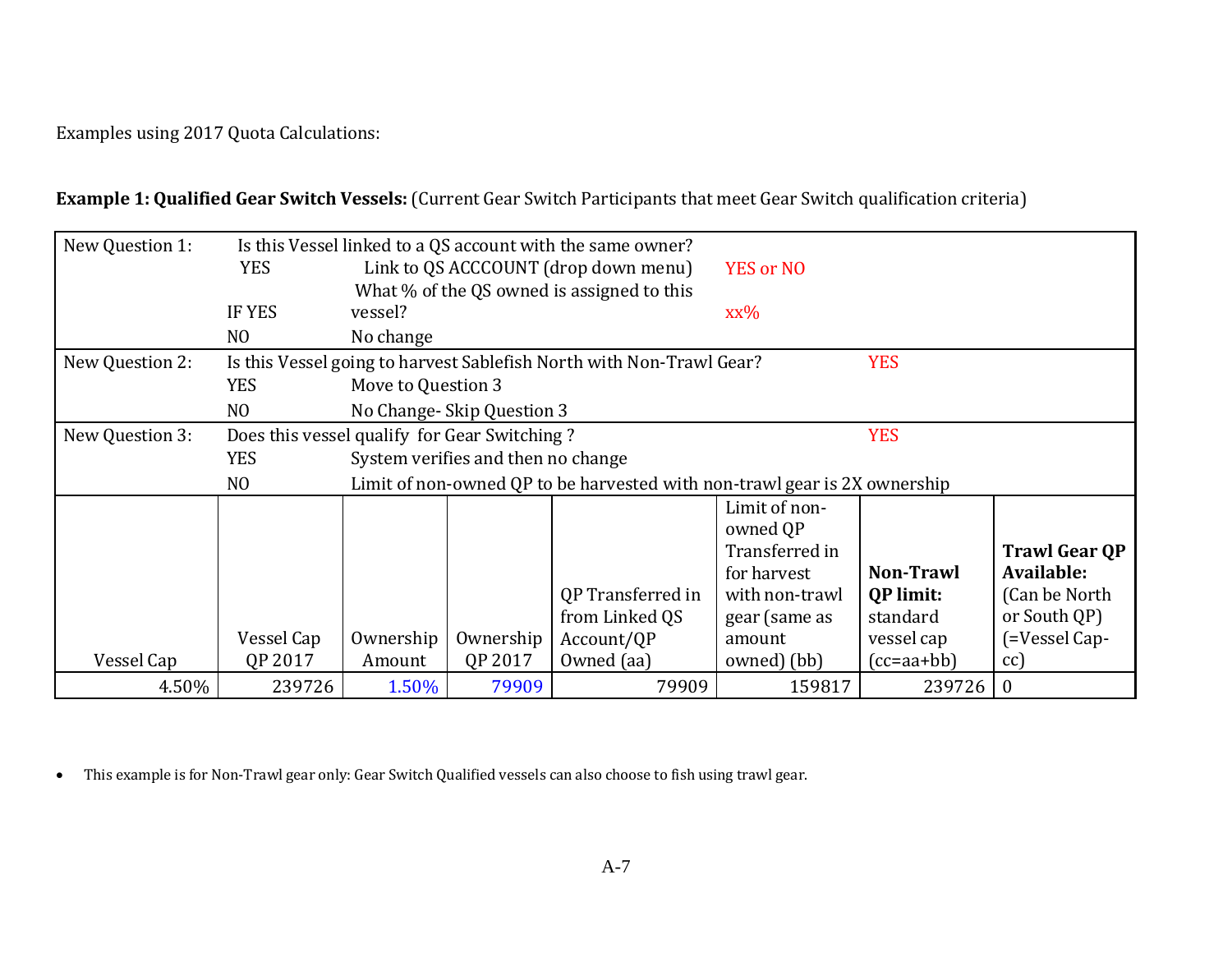**Example 2: Quota Share Owner that does NOT meet Gear Switch Qualification criteria:** (Current Trawl Participants that own QS and want to gear switch)

| New Question 1: | Is this Vessel linked to a QS account with the same owner? |                                                                                    |           |                       |                  |                  |                      |
|-----------------|------------------------------------------------------------|------------------------------------------------------------------------------------|-----------|-----------------------|------------------|------------------|----------------------|
|                 | <b>YES</b>                                                 | Link to QS ACCOUNT (drop down menu)<br><b>YES</b>                                  |           |                       |                  |                  |                      |
|                 |                                                            | What % of the QS owned is assigned to                                              |           |                       |                  |                  |                      |
|                 | <b>IF YES</b>                                              | this vessel?                                                                       |           |                       | 100%             |                  |                      |
|                 | N <sub>O</sub>                                             | No change                                                                          |           |                       |                  |                  |                      |
| New Question 2: |                                                            | Is this Vessel going to harvest Sabelfish North with Non-Trawl Gear?<br><b>YES</b> |           |                       |                  |                  |                      |
|                 | <b>YES</b>                                                 | Move to Question 3                                                                 |           |                       |                  |                  |                      |
|                 | N <sub>O</sub>                                             | No Change-Skip Question 3                                                          |           |                       |                  |                  |                      |
| New Question 3: |                                                            | Does this vessel qualify for Gear Switching?<br>N <sub>O</sub>                     |           |                       |                  |                  |                      |
|                 | <b>YES</b>                                                 | System verifies and then no change                                                 |           |                       |                  |                  |                      |
|                 | N <sub>O</sub>                                             | Limit of non-owned QP to be harvested with fixed gear is 2X ownership              |           |                       |                  |                  |                      |
|                 |                                                            |                                                                                    |           |                       | Limit of non-    |                  |                      |
|                 |                                                            |                                                                                    |           |                       | owned QP         |                  |                      |
|                 |                                                            |                                                                                    |           |                       | Transferred in   |                  | <b>Trawl Gear QP</b> |
|                 |                                                            |                                                                                    |           |                       | for harvest with | <b>Non-Trawl</b> | Available:           |
|                 |                                                            |                                                                                    |           | <b>QP</b> Transferred | non-trawl gear   | <b>Gear OP</b>   | (Can be North)       |
|                 |                                                            |                                                                                    |           | in from Linked        | (same as         | $\lim$ it: 200%  | or South QP)         |
|                 | Vessel Cap                                                 | Ownership                                                                          | Ownership | QS Account/QP         | amount owned)    | of ownership     | (=Vessel Cap-        |
| Vessel Cap      | QP                                                         | Amount                                                                             | QP 2017   | Owned (aa)            | (bb)             | $(cc = aa + bb)$ | cc)                  |
|                 |                                                            |                                                                                    |           |                       |                  |                  |                      |
| 4.50%           | 239726                                                     | 1.50%                                                                              | 79909     | 79909                 | 79909            | 159818           | 79908                |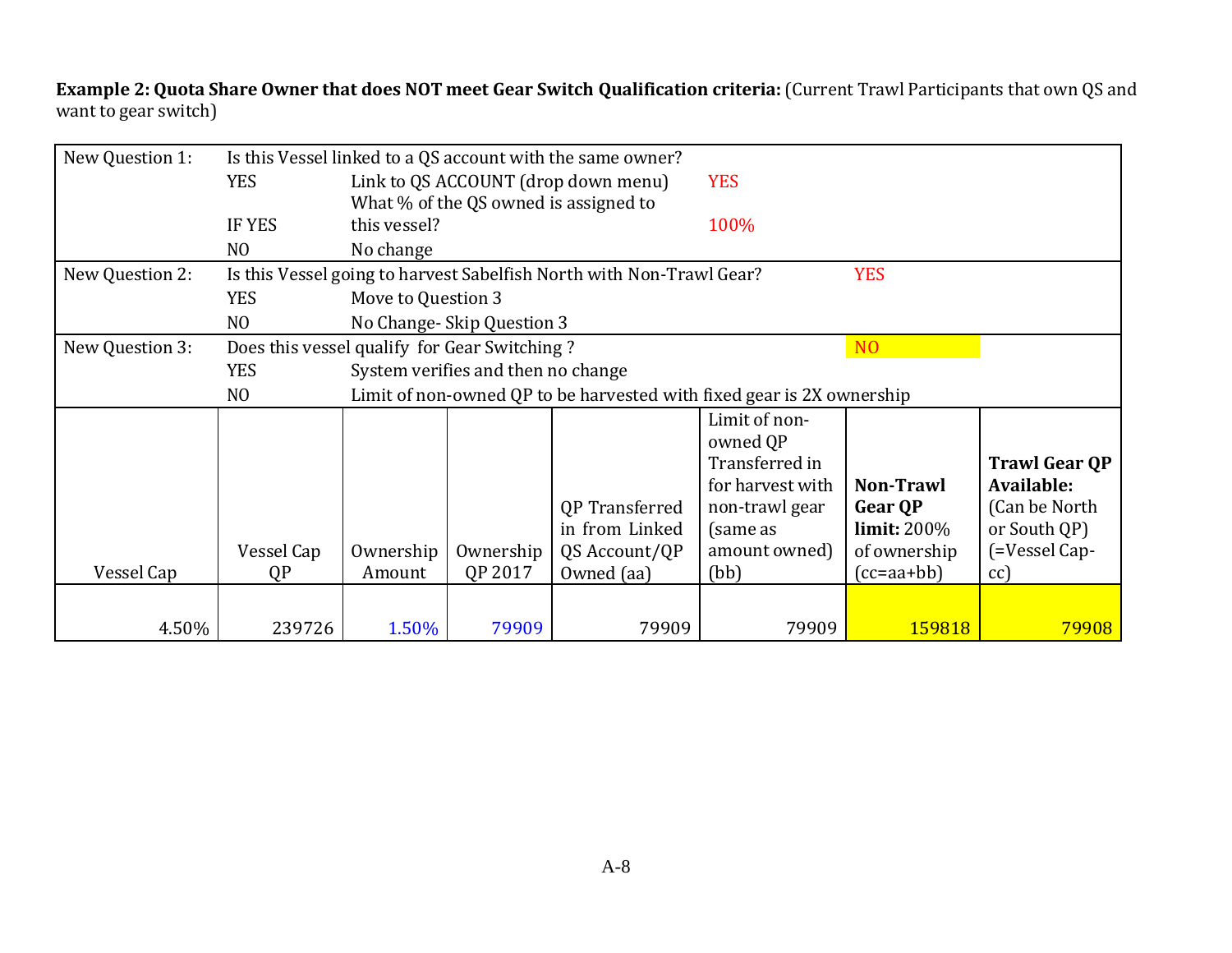**Example 3: Non Quota Share Owner that does NOT meet Gear Switch Qualification criteria:** (New Entrant that does not own QS and wants to gear switch)

| New Question 1: | Is this Vessel linked to a QS account with the same owner? |                                                                                    |                                    |                       |                |                |                      |
|-----------------|------------------------------------------------------------|------------------------------------------------------------------------------------|------------------------------------|-----------------------|----------------|----------------|----------------------|
|                 | <b>YES</b>                                                 | Link to QS ACCCOUNT (drop down menu)<br>N <sub>O</sub>                             |                                    |                       |                |                |                      |
|                 |                                                            | What % of the QS owned is assigned to                                              |                                    |                       |                |                |                      |
|                 | <b>IF YES</b>                                              | this vessel?                                                                       |                                    |                       | n/a            |                |                      |
|                 | N <sub>O</sub>                                             | No change                                                                          |                                    |                       |                |                |                      |
| New Question 2: |                                                            | <b>YES</b><br>Is this Vessel going to harvest Sabelfish North with Non-Trawl Gear? |                                    |                       |                |                |                      |
|                 | <b>YES</b>                                                 | Move to Question 3                                                                 |                                    |                       |                |                |                      |
|                 | N <sub>O</sub>                                             |                                                                                    | No Change-Skip Question 3          |                       |                |                |                      |
| New Question 3: |                                                            | Does this vessel qualify for Gear Switching?<br>N <sub>O</sub>                     |                                    |                       |                |                |                      |
|                 | <b>YES</b>                                                 |                                                                                    | System verifies and then no change |                       |                |                |                      |
|                 | N <sub>O</sub>                                             | Limit of non-owned QP to be harvested with fixed gear is 2X ownership              |                                    |                       |                |                |                      |
|                 |                                                            |                                                                                    |                                    |                       | Limit of non-  |                |                      |
|                 |                                                            |                                                                                    |                                    |                       | owned QP       |                |                      |
|                 |                                                            |                                                                                    |                                    |                       | Transferred in |                | <b>Trawl Gear</b>    |
|                 |                                                            |                                                                                    |                                    |                       | for harvest    | Non-Trawl      | <b>QP</b> Available: |
|                 |                                                            |                                                                                    |                                    | <b>QP</b> Transferred | with non-trawl | <b>Gear OP</b> | (Can be North)       |
|                 |                                                            |                                                                                    |                                    | in from Linked        | gear (same as  | limit: .30%    | or South QP)         |
|                 | Vessel Cap                                                 | Ownership                                                                          | Ownership                          | QS Account/QP         | amount         | of TAC         | (=Vessel Cap-        |
| Vessel Cap      | QP                                                         | Amount                                                                             | QP 2017                            | Owned (aa)            | owned) (bb)    | $(cc=aa+bb)$   | cc)                  |
| 4.50%           | 239726                                                     | $0.00\%$                                                                           | $\bf{0}$                           | 0                     | $\theta$       | 15712          | 224,014              |